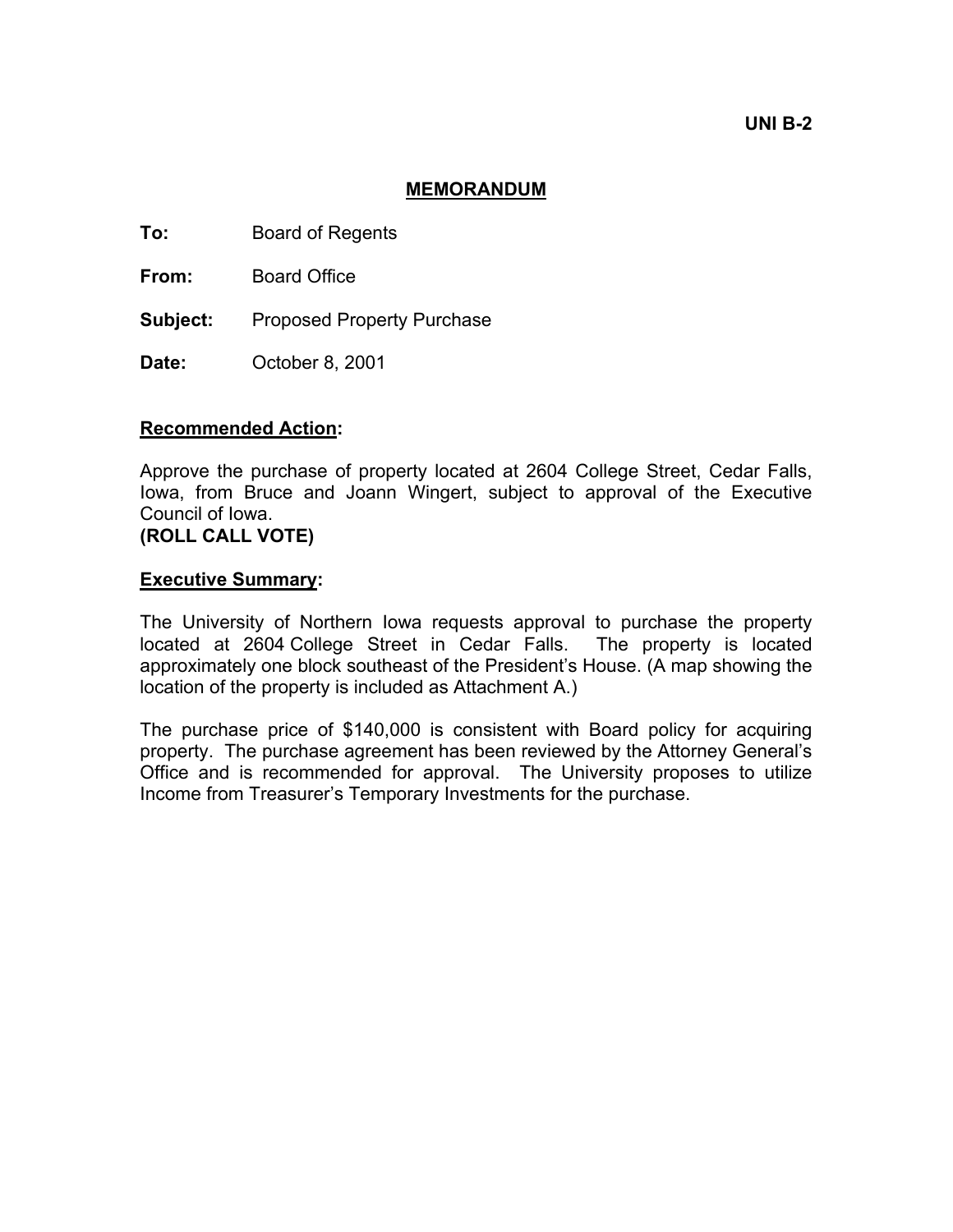## **Background and Analysis:**

| General            | The property consists of 2,160 square foot, two-story home |
|--------------------|------------------------------------------------------------|
| <b>Description</b> | on a 7,656 square foot lot.                                |

**Reason for Purchase** The property would be purchased by the University for short-term use as a rental property; the University's long-term use for the property has yet to be determined.

> The property is included in the University's Campus Master Plan as an area of interest for acquisition.

**Purchase Price** The proposed purchase price of \$140,000 is based on two appraisals, which estimated the value of the property at \$135,000 and \$145,000.

> The purchase price is consistent with Procedural Guide §7.10, which requires that property be purchased at not more than 5 percent over the average of two appraisals.

**Possession Date** On or before March 30, 2002.

**Lease of Property** The property is currently leased by the homeowners to William Fleming, Assistant Professor in the College of Social and Behavioral Sciences.

> The existing lease agreement would be assigned to the University as landlord upon its possession of the property.

Approved: Robert /J. Barak

sl/h:(bf)/01OctDoc/OctUNIb2.doc